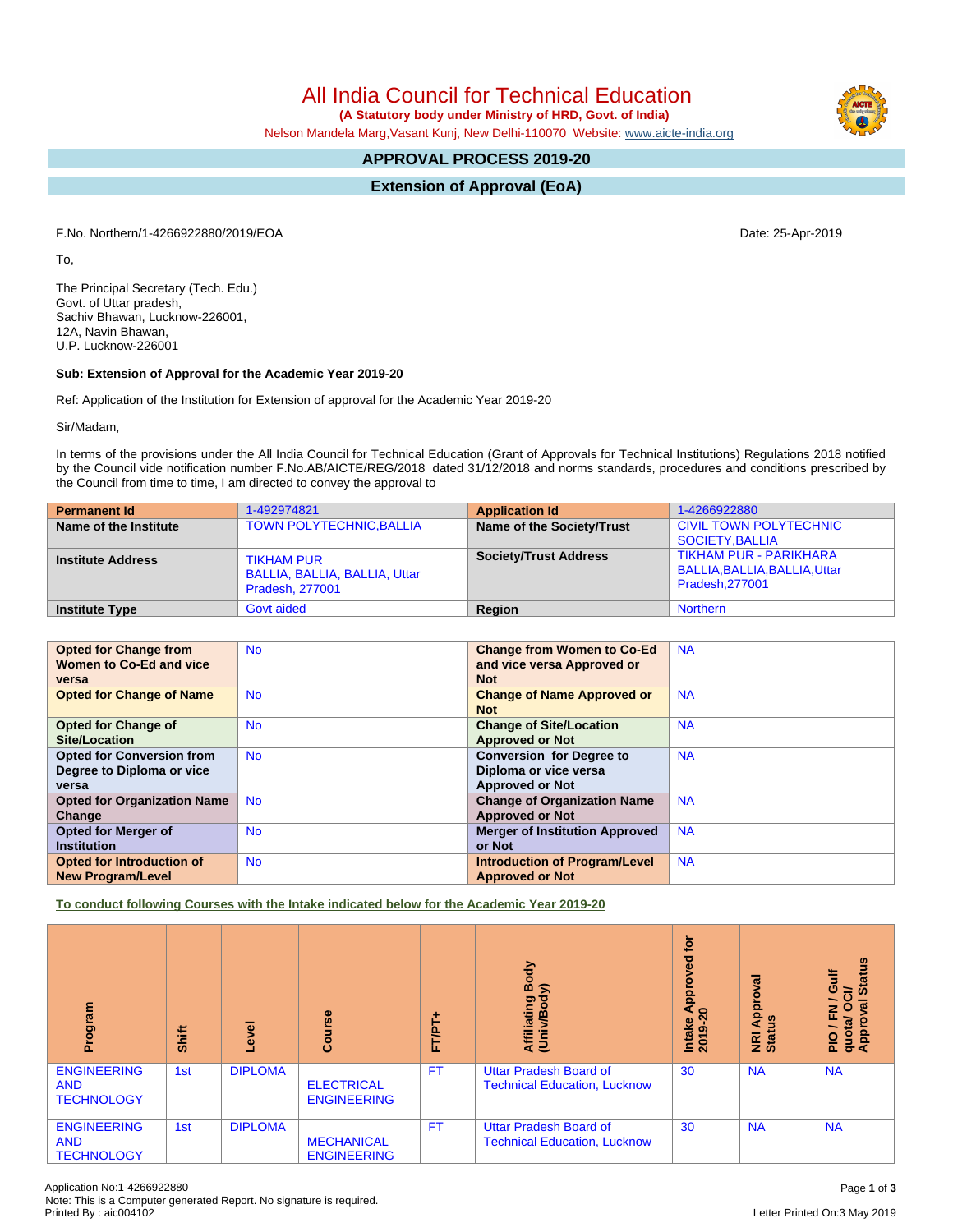|                                                       |                 |                | (PROD)                                                                                            |           |                                                                      |    |           |           |
|-------------------------------------------------------|-----------------|----------------|---------------------------------------------------------------------------------------------------|-----------|----------------------------------------------------------------------|----|-----------|-----------|
| <b>ENGINEERING</b><br><b>AND</b><br><b>TECHNOLOGY</b> | 1st             | <b>DIPLOMA</b> | <b>MECHANICAL</b><br><b>ENGINEERING</b><br>(AUTO)                                                 | <b>FT</b> | <b>Uttar Pradesh Board of</b><br><b>Technical Education, Lucknow</b> | 30 | <b>NA</b> | <b>NA</b> |
| <b>ENGINEERING</b><br><b>AND</b><br><b>TECHNOLOGY</b> | 2 <sub>nd</sub> | <b>DIPLOMA</b> | <b>CIVIL</b><br><b>ENGINEERING (2)</b><br>SHIFT)                                                  | <b>FT</b> | <b>Uttar Pradesh Board of</b><br><b>Technical Education, Lucknow</b> | 30 | <b>NA</b> | <b>NA</b> |
| <b>ENGINEERING</b><br><b>AND</b><br><b>TECHNOLOGY</b> | 2 <sub>nd</sub> | <b>DIPLOMA</b> | <b>ELECTRICAL</b><br><b>ENGINEERING</b>                                                           | <b>FT</b> | Uttar Pradesh Board of<br><b>Technical Education, Lucknow</b>        | 30 | <b>NA</b> | <b>NA</b> |
| <b>ENGINEERING</b><br><b>AND</b><br><b>TECHNOLOGY</b> | 2 <sub>nd</sub> | <b>DIPLOMA</b> | <b>MECHANICAL</b><br><b>ENGINEERING</b><br>(PROD)                                                 | <b>FT</b> | <b>Uttar Pradesh Board of</b><br><b>Technical Education, Lucknow</b> | 30 | <b>NA</b> | <b>NA</b> |
| <b>ENGINEERING</b><br><b>AND</b><br><b>TECHNOLOGY</b> | 2 <sub>nd</sub> | <b>DIPLOMA</b> | <b>MECHANICAL</b><br><b>ENGINEERING</b><br>(AUTO)                                                 | <b>FT</b> | <b>Uttar Pradesh Board of</b><br><b>Technical Education, Lucknow</b> | 30 | <b>NA</b> | <b>NA</b> |
| <b>MANAGEMENT</b>                                     | 1st             | <b>DIPLOMA</b> | <b>MODERN OFFICE</b><br><b>MANAGEMENT</b><br><b>AND</b><br><b>SECRETARIAL</b><br><b>PRACTICES</b> | <b>FT</b> | <b>Uttar Pradesh Board of</b><br><b>Technical Education, Lucknow</b> | 30 | <b>NA</b> | <b>NA</b> |
| <b>ENGINEERING</b><br><b>AND</b><br><b>TECHNOLOGY</b> | 1st             | <b>DIPLOMA</b> | <b>CIVIL</b><br><b>ENGINEERING</b>                                                                | <b>FT</b> | Uttar Pradesh Board of<br><b>Technical Education, Lucknow</b>        | 30 | <b>NA</b> | <b>NA</b> |

+FT –Full Time,PT-Part Time

| Deficiencies Noted based on Self Disclosure   |                   |  |  |  |  |  |
|-----------------------------------------------|-------------------|--|--|--|--|--|
| <b>Particulars</b>                            | <b>Deficiency</b> |  |  |  |  |  |
| <b>Other Facilities Deficiency</b>            |                   |  |  |  |  |  |
| Food Safety and Standards                     | Yes               |  |  |  |  |  |
| <b>Administrative Area Deficiency</b>         |                   |  |  |  |  |  |
| Office All Inclusive                          | <b>Yes</b>        |  |  |  |  |  |
| <b>Faculty Deficiency</b>                     | <b>Yes</b>        |  |  |  |  |  |
| <b>Computational Facilities</b>               |                   |  |  |  |  |  |
| Number of PCs in Language lab                 | Yes               |  |  |  |  |  |
| Legal Application S/W                         | Yes               |  |  |  |  |  |
| Legal System S/W                              | Yes               |  |  |  |  |  |
| PCs to Student ratio<br>Yes                   |                   |  |  |  |  |  |
| <b>Library Facilities</b>                     |                   |  |  |  |  |  |
| Library Management Software                   | <b>Yes</b>        |  |  |  |  |  |
| <b>MultiMediaPC</b>                           | <b>Yes</b>        |  |  |  |  |  |
| <b>Instructional Area- MANAGEMENT-Diploma</b> |                   |  |  |  |  |  |
| <b>Computer Laboratory</b><br>Yes             |                   |  |  |  |  |  |
| Seminar Hall<br>Yes                           |                   |  |  |  |  |  |
|                                               |                   |  |  |  |  |  |

# **\***Please refer Deficiency Report for details

**TOWN POLYTECHNIC,BALLIA** is hereby informed to submit the compliance of the deficiencies mentioned above to the Regional Office within a period of **6 months** from the date of issuance of this letter failing which the council shall initiate strict action as defined in Approval Process Handbook